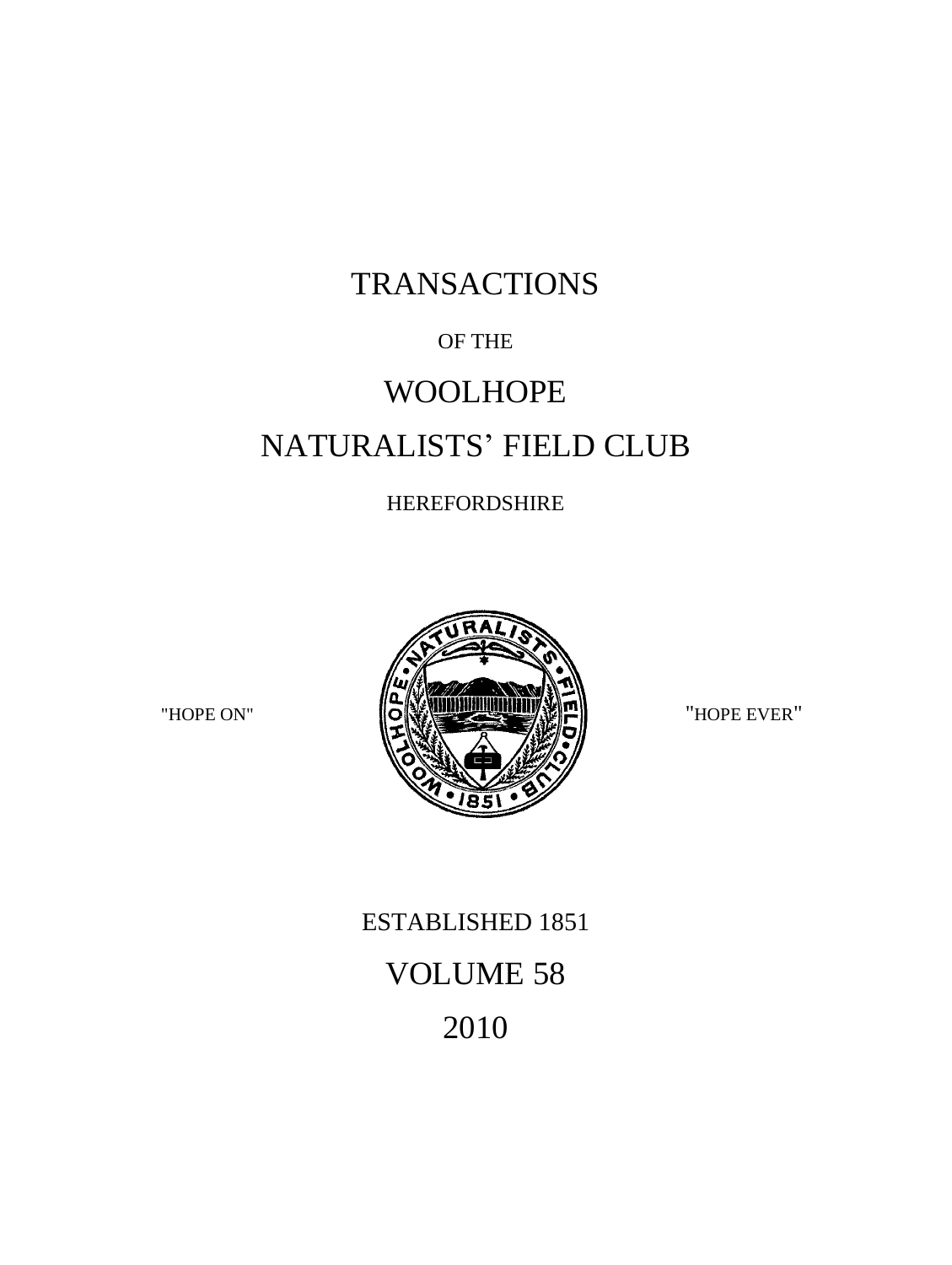## TABLE OF CONTENTS

| $l \, u \, g \, e$ |
|--------------------|
|                    |
|                    |
|                    |
|                    |
|                    |
|                    |

*Page*

**Presidential Address 2010: New Weir, Whitchurch or Symonds Yat: from ironworks to tourist destination** *by Rosalind Lowe*...................................................................................25 The natural beauty of the deep Wye at Symonds Yat and the exciting rush of the river over the rapids has drawn tourists for some 250 years except, of course, that they are not natural. From the late 16th century for two hundred years or so the scene was one of industry, not despised by artists, until it became today's leisure destination.

**Henry Graves Bull (1818-1885)** *by Henry Connor, John Ross and Edward Blackwell ..........*57 Dr Henry Graves Bull was an outstanding figure of 19th century Herefordshire. His medical and social work on behalf of his adopted county, his contributions to its natural history and history and his championship of its produce are all explored.

**Henry Graves Bull, fungologist and father of the Fungus Foray** *by Edward Blackwell......*95 Dr Bull's interest in fungi led to the foundation of the famous Hereford Fungus Forays, which drew fungologists from all over the country and beyond. His watercolours of fungi are now in the library of the Royal Horticultural Society at Kew.

**Rock slope failure and glaciation of the Darens, Olchon Valley, Herefordshire** *by Richard Bryant.........................................................................................................................*127 Walkers have been drawn to the Black Mountains for many years and have speculated on the geological forces which have shaped their characteristic features. The effect of the various glaciations on the Darens is examined and the still-active slip processes.

**Charles Anthony and the events leading to the founding of the** *Hereford Times by John Eisel*.................................................................................................................................141 Charles Anthony started the *Hereford Times* because he wanted a platform to further his campaigns on issues affecting Hereford. He was Mayor of Hereford six times, but his later respectability belies his radical origins.

**William Chick, Herefordshire architect** *by Philip Anderson...............................................*156 William Chick was another incomer to Herefordshire who was devoted to his adopted county. His architectural work can be seen all over Herefordshire but he is largely forgotten. This paper includes a full gazetteer of his buildings.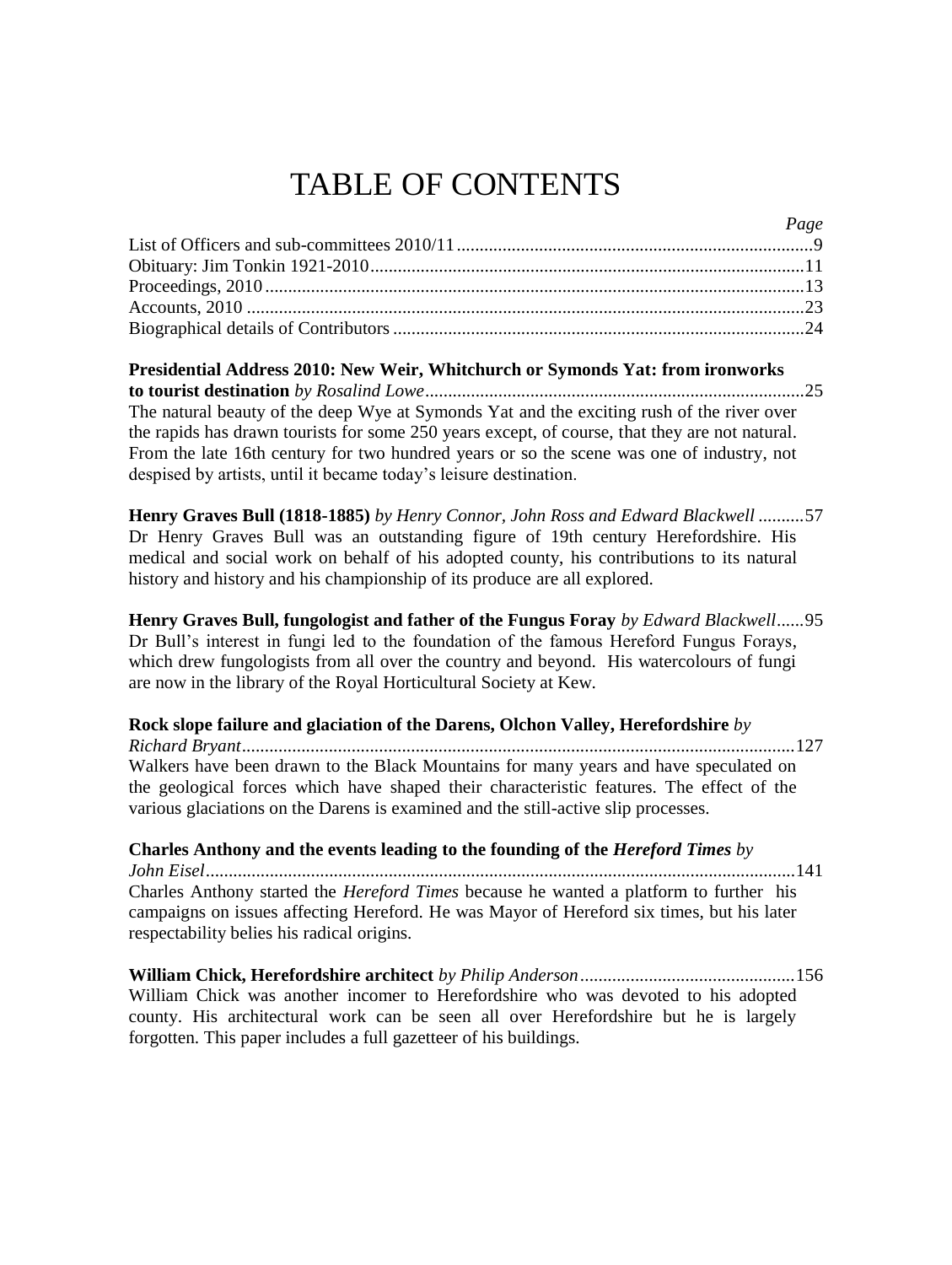|                                                                                             | Page |
|---------------------------------------------------------------------------------------------|------|
|                                                                                             |      |
| The post of County Surveyor lasted some 150 years in Herefordshire, being extinguished      |      |
| in the wholesale local government re-organisations of 1974. The responsibilities of the     |      |
| post varied somewhat in the early years; the men who filled it are diverse and interesting. |      |
|                                                                                             |      |

### **Historic Weather:**

#### Recorders:

## COLOUR PLATES

| PLATE |    | Plan of New Weir, Whitchurch and ironworks, 1758                           |
|-------|----|----------------------------------------------------------------------------|
|       | 2  | New Weir by Michael 'Angelo' Rooker, 1788                                  |
|       | 3  | The Darens: Key elements of the Black Daren landscape                      |
|       | 4  | The Red Daren headscarp and the landslipped area below                     |
|       | 5  | The spur at Black Daren, indicating the minor displacement of its northern |
|       |    | end                                                                        |
|       | 6  | The scarpfoot ridge at Black Daren                                         |
|       | 7  | 14th-century stained glass fragment in Thruxton church                     |
|       | 8  | Chick's elevation drawing of the front of Norton Canon vicarage            |
|       | 9  | Norton Canon church interior                                               |
|       | 10 | Eye church, Chick's new arcade between the chancel and north chapel        |
|       | 11 | Little Birch church interior, showing Ham Hill stone used for polychromy   |
|       | 12 | The chancel gates at Little Birch made by Hardmans                         |
|       | 13 | Pailton church                                                             |
|       | 14 | Carvings around the apse of Pailton church                                 |

15 Pailton church, the underside of the font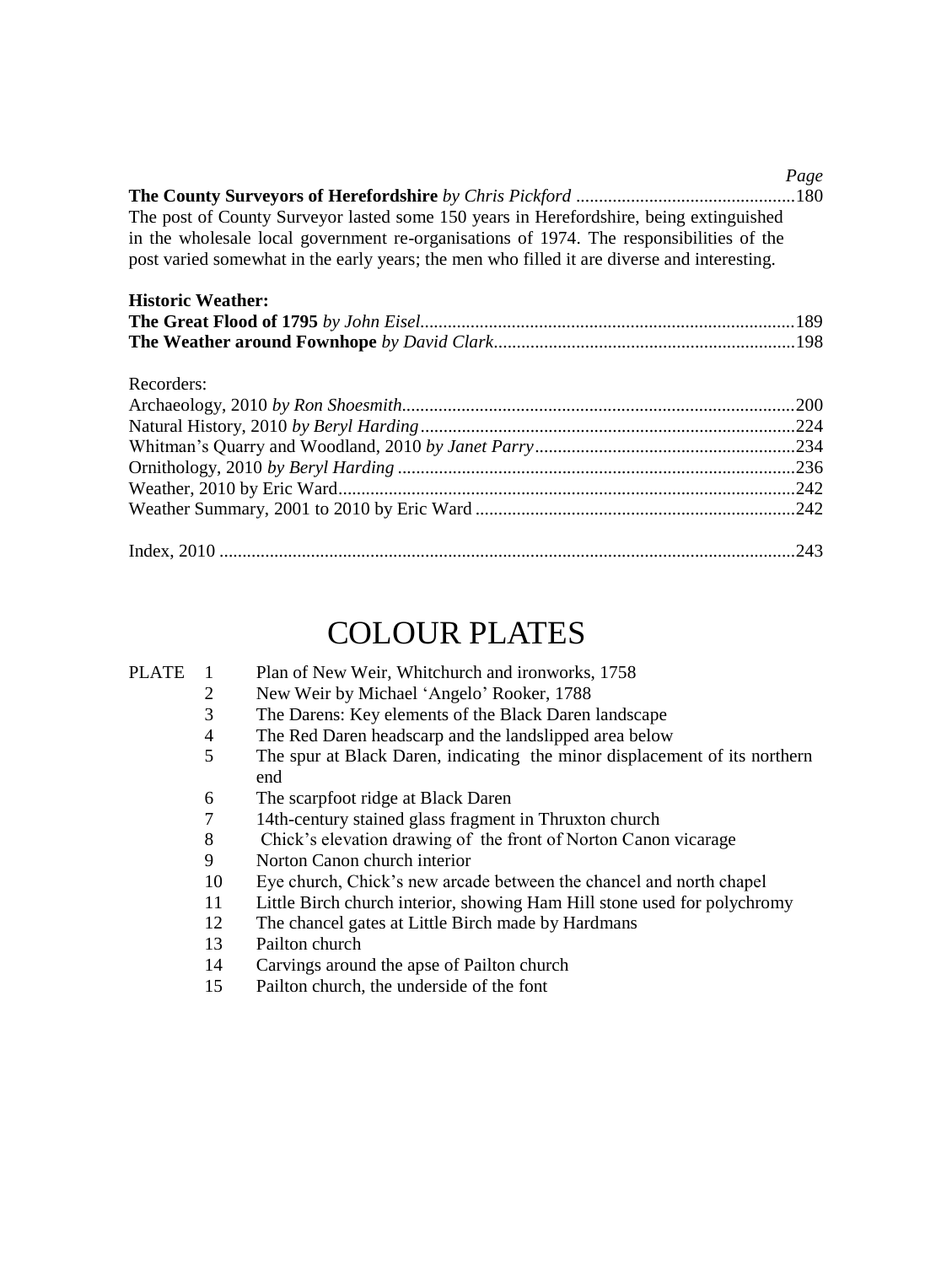### LIST OF FIGURES

### **Obituary: Jim Tonkin, 1921-2010**

*Page*

| Fig | Jim Tonkin at the Club's dinner in 2000 |  |
|-----|-----------------------------------------|--|
|     |                                         |  |

#### **Presidential Address 2010: New Weir, Whitchurch or Symonds Yat: from ironworks to tourist destination**

| Fig. | 1  | A location map for Goodrich manor's ironworks                        | 26 |
|------|----|----------------------------------------------------------------------|----|
|      | 2  | An aerial photograph looking upstream towards Symonds Yat            | 27 |
|      | 3  | The finery in an early ironworks showing a bloom being handled       | 29 |
|      | 4  | The finery beam showing shaping of an iron bar                       | 30 |
|      | 5  | The great water-powered hammer and the great anvil                   | 30 |
|      | 6  | 1718 Goodrich manorial map showing Furnace Piece, Whitchurch         | 31 |
|      | 7  | The eastern bank of the Wye at New Weir, 1718 manorial map           | 37 |
|      | 8  | The disputed boundary between Goodrich and English Bicknor, 1728     | 37 |
|      | 9  | New Weir ironworks: the exit of the culvert carrying the mill stream | 40 |
|      | 10 | New Weir from Isaac Taylor's 1763 map                                | 41 |
|      | 11 | Robert Whitworth's proposed new lock at New Weir, 1779               | 42 |
|      | 12 | Joseph Powell's sketch of New Weir in decline, early 1800s           | 43 |
|      | 13 | Joseph Farington's sketch made upstream from New Weir, 1803          | 44 |
|      | 14 | Samuel Ireland's engraving of New Weir, 1797                         | 46 |
|      | 15 | James Wathen's picture showing the ironworks in about 1800           | 47 |
|      | 16 | A Picturesque sketch of New Weir                                     | 48 |
|      | 17 | Ackermann's etching of cottages at New Weir (1799)                   | 48 |
|      | 18 | Copley Fielding's exaggerated view upstream at New Weir              | 49 |
|      | 19 | David Cox's view below New Weir, published 1837                      | 49 |
|      | 20 | Mary Buckle's pen and wash sketch of New Weir ironworks, 1821        | 50 |
|      | 21 | Thomas Tudor's view, figures apparently breaking down the weir       | 51 |
|      | 22 | Symonds Yat railway station, circa 1935                              | 51 |
|      | 23 | A postcard sent in 1908 showing passengers waiting to cross to       | 52 |
|      |    | Symonds Yat West by the chain ferry, which still operates            |    |

### **Henry Graves Bull (1818-1885)**

| Fig. |                | Photograph of Henry Graves Bull                                 |    |
|------|----------------|-----------------------------------------------------------------|----|
|      |                | Notes taken by Bull during a lecture in November 1840           | 59 |
|      |                | Harley House, Hereford, Bull's home from 1850/1 until 1885      | 61 |
|      | $\overline{4}$ | <b>Timothy Curley</b>                                           | 65 |
|      | $\mathfrak{S}$ | The purpose-built Dispensary, Union St, Hereford                | 68 |
|      | 6              | Obverse and reverse of the bronze and silver medals, Rouen 1884 | 71 |
|      |                | The frontage of Hereford Free Library                           | 75 |
|      | 8              | The Bull carving on the front of Hereford Library               | 75 |
|      |                |                                                                 |    |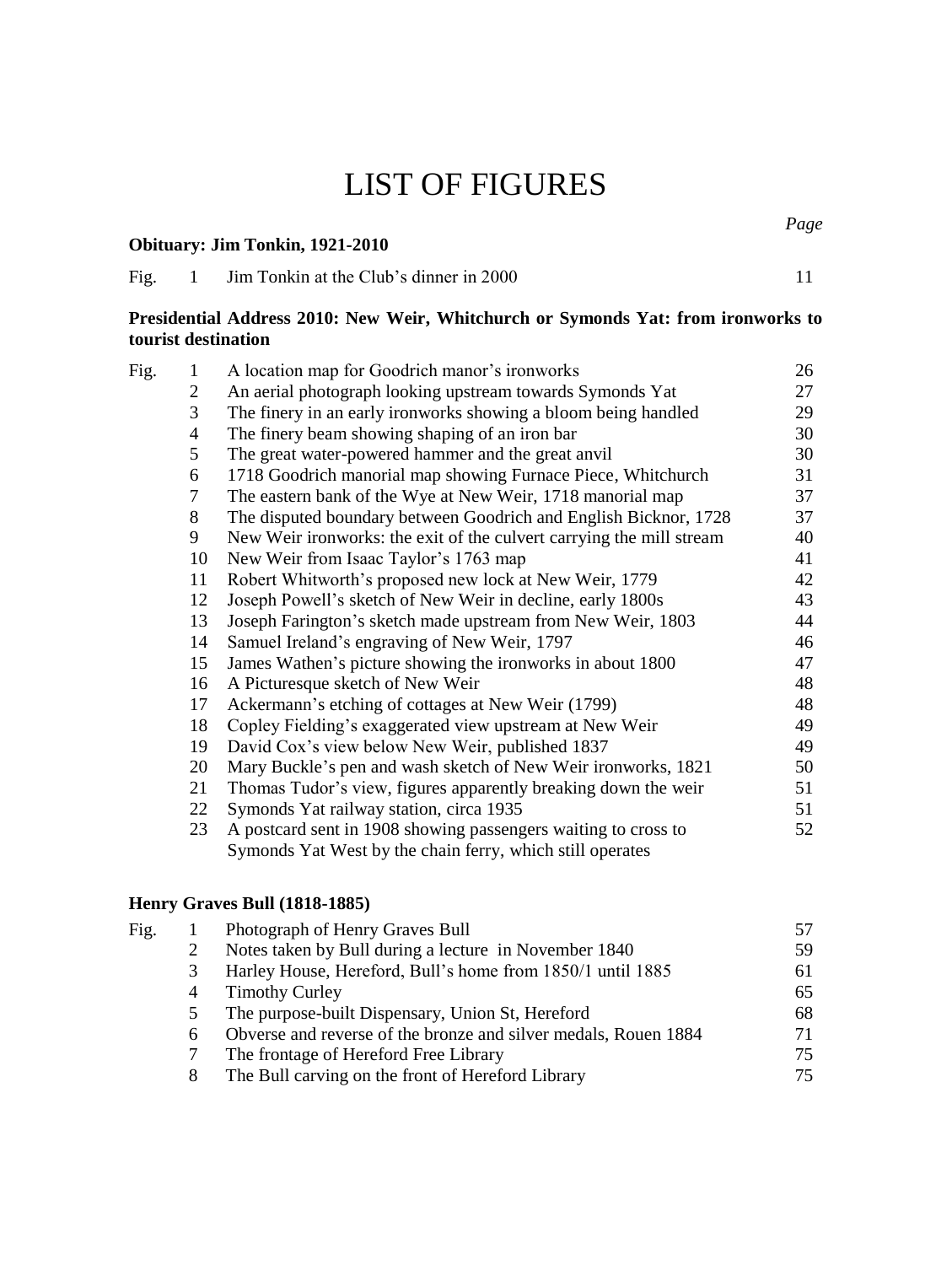*Page*

### **Henry Graves Bull, fungologist and father of the Fungus Foray**

|   | Cartoon of the Hereford Foray places and personalities, The Graphic, | 106 |
|---|----------------------------------------------------------------------|-----|
|   | 15 November 1873                                                     |     |
| 2 | Members of the Woolhope Club at Kingsland station on their way to    | 109 |
|   | foray for fungi on 29 September 1876                                 |     |
| 3 | Dr Bull, the Revd M. J. Berkeley, Lord Bateman and Miss Hanbury      | 110 |
|   | at Shobdon Arches, 29 September 1876                                 |     |
| 4 | The menu for the Grand Dinner at the Green Dragon in Hereford on     | 118 |
|   | 4 October 1877                                                       |     |
| 5 | An explanation of the symbolism in the 1877 menu                     | 119 |
|   |                                                                      |     |

### **Rock slope failure and glaciation of the Darens, Olchon Valley, Herefordshire**

| Fig. |               | Location of the Darens relative to the Welsh Late-Devensian ice sheet | 128. |
|------|---------------|-----------------------------------------------------------------------|------|
|      |               | Geomorphological map of the landslips at the Darens                   | 128  |
|      |               | Representative slope cross-profiles of the depositional ridges        | 130  |
|      | 4             | The embayment, flanked by the two Darens                              | 131  |
|      | $\mathcal{D}$ | (a) Model of sub-cataclasmic slope failure                            | 132  |
|      |               | (b) Model of the formation of a protalus rampart                      |      |
|      | 6             | Smooth geliflucted slopes on the western side of the Olchon valley    | 135  |
|      |               | Reconstruction of a cirque glacier in the Darens embayment            | 137  |
|      |               |                                                                       |      |

#### **Charles Anthony and the events leadingto the founding of the** *Hereford Times*

| Fig. |   | Charles Anthony in 1854                                                 | 141 |
|------|---|-------------------------------------------------------------------------|-----|
|      |   | Hereford: No. 4 Widemarsh St., formerly No. 2, the site of E. $\&$ M.   | 143 |
|      |   | Anthony's 'Manchester Warehouse'                                        |     |
|      | 3 | The title page of Charles Anthony's pamphlet about the Floyd            | 146 |
|      |   | conviction                                                              |     |
|      | 4 | The title page of the final pamphlet in the series about the Floyd case | 146 |
|      | 5 | Charles Anthony's pamphlet about the Kenchester controversy             | 149 |
|      | 6 | The Napier printing press                                               | 151 |
|      |   |                                                                         |     |

#### **William Chick, Herefordshire architect**

|   | William Chick                                                                  | 157 |
|---|--------------------------------------------------------------------------------|-----|
|   | Revd E. Jacson's eastward view of the unrestored Thruxton church               | 159 |
| 3 | Norton Canon church, north elevation                                           | 161 |
| 4 | Eye church with Chick's re-built tower                                         | 162 |
| 5 | Little Birch church, the east end                                              | 164 |
| 6 | Stretton Sugwas church tower                                                   | 165 |
|   | Chick's drawing of the north elevation of Lyde vicarage                        | 167 |
| 8 | Chick's new wing at St. Katherine's almshouses, Ledbury, the rear<br>elevation | 168 |
|   |                                                                                |     |